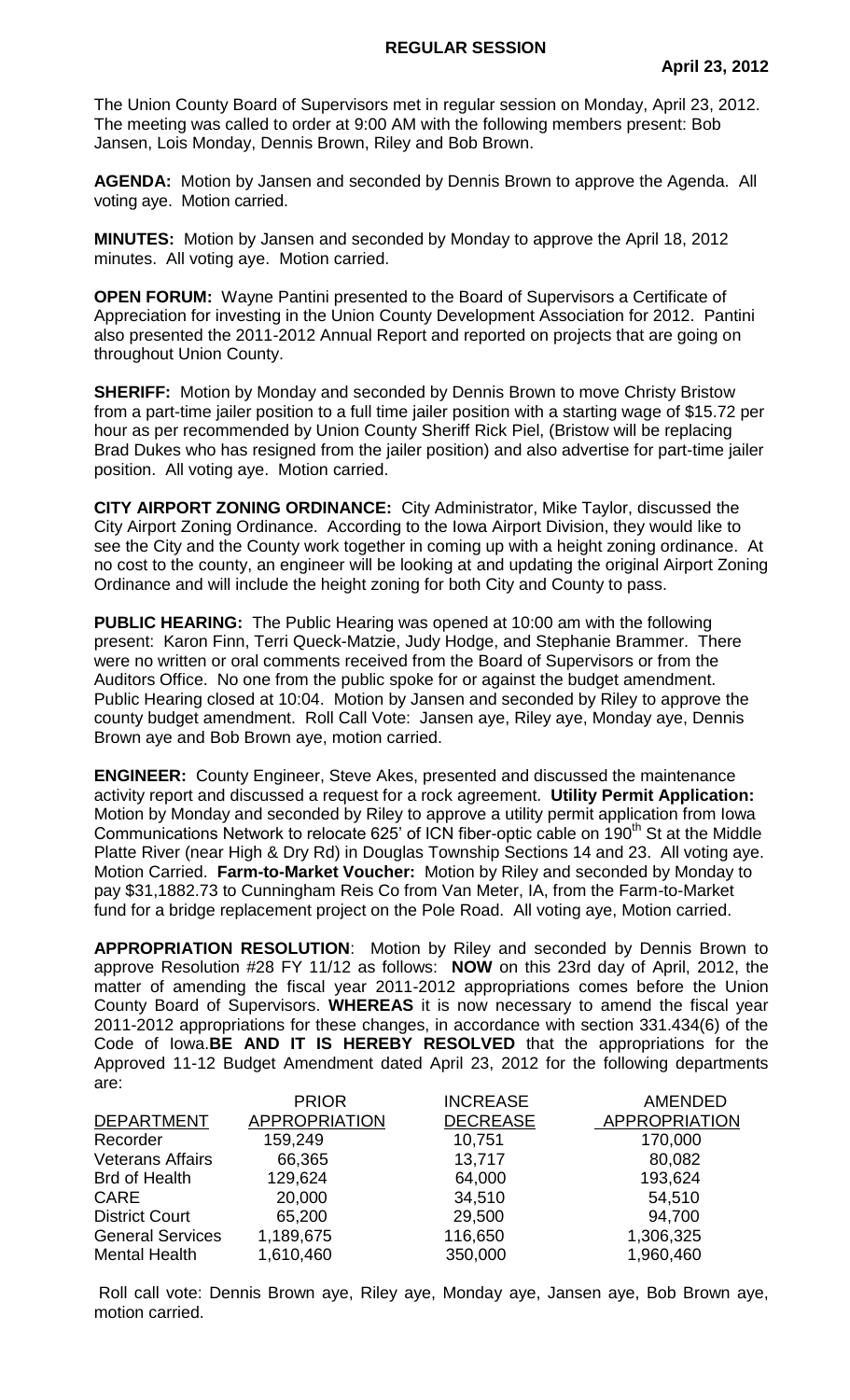**CLAIMS AND HANDWRITTEN CLAIM:** Motion by Monday and seconded by Dennis Brown to approve paying claims #114363 – #114443 and also paying a handwritten claim to Matura Action Center for \$15,000.00. All voting aye. Motion carried.

| 0001 GENERAL BASIC FUND                                   |                       | <b>TAYLOR RIDGE ESTATES INC</b>                                   | 3,720.00               |
|-----------------------------------------------------------|-----------------------|-------------------------------------------------------------------|------------------------|
| ABEL                                                      | 247.86                | <b>WARREN COUNTY</b>                                              | 42.75                  |
| ACCESS SYSTEMS LEASING                                    | 264.72                | WAUBONSIE MENTAL HEALTH CENTER                                    | 264.00                 |
| ADAMS COUNTY SHERIFF<br><b>ALLIANT ENERGY</b>             | 2,115.00<br>455.18    | 0010 MH-DD SERVICES FUND TOTAL:                                   | 57,526.32              |
| <b>B M SALES</b>                                          | 925.00                | 0011 RURAL SERVICES BASIC                                         |                        |
| <b>BOYD APPLIANCE &amp; TV</b>                            | 604.00                | <b>ALLIANT ENERGY</b>                                             | 15.22                  |
| <b>CARD SERVICES</b>                                      | 3,058.74              | <b>BARKER IMPLEMENT</b>                                           | 104.39                 |
| CARLISLE AUTOMOTIVE REPAIR                                | 217.22                | <b>ENVIRON SYS RESEARCH INST</b>                                  | 400.00                 |
| <b>CHAT MOBILITY</b>                                      | 129.61                | <b>GOOB'S REPAIR INC</b>                                          | 144.50                 |
| <b>CRESTON MUNICIPAL UTILITIES</b>                        | 327.76                | <b>HUSBAND</b>                                                    | 121.55                 |
| <b>FAREWAY STORES</b>                                     | 140.54                | PRECISION DIESEL, INC                                             | 386.13                 |
| <b>GALL'S INC</b>                                         | 117.98                | <b>RIPPERGER</b>                                                  | 400.00                 |
| GREEN VALLEY PEST CONTROL                                 | 79.20                 | <b>WINDSTREAM</b><br>0011 RURAL SERVICES BASIC TOTAL:             | 89.00<br>1,660.79      |
| HOYT DO<br><b>HUSBAND</b>                                 | 150.00<br>79.88       |                                                                   |                        |
| HY-VEE INC                                                | 2,944.00              | 0020 SECONDARY ROAD FUND                                          |                        |
| INTERSTATE ALL BATTERY CEN                                |                       | 107.80 AKIN BUILDING CENTER                                       | 36.49                  |
| <b>ISCTA</b>                                              |                       | 160.00 ALLIANT ENERGY                                             | 68.32                  |
| <b>JANSEN</b>                                             | 94.90                 | <b>BARKER IMPLEMENT</b>                                           | 524.64                 |
| <b>LIFEWORKS</b>                                          | 2,196.00              | FARMERS COOPERATIVE COMPANY                                       | 1,170.60               |
| LORIMOR FIRE DEPARTMENT                                   | 967.75                | <b>FRANKS SERVICE</b>                                             | 1,288.20               |
| <b>MEDICAP PHARMACY</b>                                   | 63.70                 | <b>IOWA PRISON INDUSTRIES</b>                                     | 107.37                 |
| <b>NAPA</b>                                               | 25.48                 | <b>MARTIN</b>                                                     | 4,465.46               |
| <b>NCP OF IOWA</b>                                        | 907.00                | NORTHERN SAFETY CO, INC                                           | 546.87                 |
| OFFICE MACHINES COMPANY<br>PAKOR INC -NW8935              | 376.26<br>218.77      | PERU QUARRY INC<br><b>QUALITY GLASS</b>                           | 599.12<br>24.00        |
| PITNEY BOWES INC                                          | 25.00                 | RAPIDS REPRODUCTIONS INC                                          | 132.66                 |
| POWERS FUNERAL HOMES                                      | 720.00                | <b>SAMMONS</b>                                                    | 5,068.31               |
| <b>THATCHER</b>                                           | 88.80                 | <b>WINDSTREAM</b>                                                 | 529.61                 |
| TREASURER STATE OF IOWA                                   | 1,065.58              | 0020 SECONDARY ROAD FUND TOTAL:                                   | 14,561.65              |
| UNION CO PUBLIC FUNDING CO                                | 9,075.00              |                                                                   |                        |
| <b>US POST OFFICE</b>                                     | 290.00                | <b>4000 EMERGENCY MANAGEMENT FU</b>                               |                        |
| <b>WELCHANS</b>                                           |                       | 250.00 ALLIANT ENERGY                                             | 300.00                 |
| 0001 GENERAL BASIC FUND TTL:                              | 28,489.73             | <b>CITY OF CRESTON</b>                                            | 1,631.20               |
| 0002 GENERAL SUPPLEMENTAL                                 |                       | <b>IOWA STATE SAVINGS BANK</b><br><b>MEDIACOM</b>                 | 94.69<br>130.05        |
| CENTRAL IOWA DETENTION                                    | 317.00                | <b>4000 EMERGENCY MANAGEMENT:</b>                                 | 2,155.94               |
| DES MOINES STAMP MFG                                      | 44.70                 |                                                                   |                        |
| <b>IOWA SECRETARY OF STATE</b>                            | 7.45                  | <b>4004 LAW ENFORCEMENT CENTER</b>                                |                        |
| YOUTH & SHELTER SERVICES                                  | 1,492.80              | <b>IOWA SECRETARY OF STATE</b>                                    | 30.00                  |
| YOUTH EMERGENCY SERV & SH                                 | 279.90                | <b>4004 LAW ENFORCEMENT CNTR TTL:</b>                             | 30.00                  |
| 0002 GENERAL SUPPLMNTL TTL:                               | 2,141.85              |                                                                   |                        |
|                                                           |                       | <b>4100 COUNTY ASSESSMENT EXPENSE</b>                             |                        |
| 0010 MH-DD SERVICES FUND                                  |                       |                                                                   |                        |
|                                                           |                       | <b>CHAT MOBILITY</b>                                              | 12.03                  |
| ADAMS COUNTY AUDITOR                                      | 4,155.48              | <b>GE CONSUMER FINANCE</b>                                        | 12.61                  |
| AREA XIV AGENCY ON AGING                                  | 369.18                | M & M SALES COMPANY                                               | 125.00                 |
| CARE                                                      | 7,285.32              | 4100 COUNTY ASSESSMENT EXP TTL:                                   | 149.64                 |
| <b>CASS INCORPORATED</b><br><b>COMMUNITY CARE INC</b>     | 1,480.46<br>2,869.67  | <b>4103 COUNTY ASSESSOR SPECIAL</b>                               |                        |
| COUNTRY CARE CENTER CORP.                                 | 1,350.00              | <b>WILLSON &amp; PECHACEK PLC</b>                                 | 2,485.20               |
| <b>CROSSROADS MENTAL HLTH</b>                             | 15,785.34             | 4103 CO ASSESSOR SPECIAL TTL:                                     | 2,485.20               |
| <b>GENESIS DEVELOPMENT INC</b>                            | 181.85                |                                                                   |                        |
| <b>GOODWILL OF THE HEARTLAND</b>                          | 715.02                | <b>4960 SANITARY LANDFILL</b>                                     |                        |
| <b>INNOVATIVE INDUSTRIES</b>                              | 7,215.54              | <b>WELLMARK BLUE CROSS &amp;</b>                                  | 1,930.95               |
| <b>LEGAL AID SOCIETY</b>                                  | 332.72                | <b>4960 SANITARY LANDFILL TOTAL:</b>                              | 1,930.95               |
| MAHASKA COUNTY HOSPITAL                                   | 715.00                |                                                                   |                        |
| NISHNA PRODUCTIONS INC<br>PARTNERSHIP FOR PROGRESS        | 1,566.25<br>1,611.69  | 8500 COUNTY HEALTH INSURANCE<br><b>EMPLOYEE BENEFIT SYSTEMS</b>   |                        |
| <b>SWANSON</b>                                            | 142.01                | 8500 COUNTY HEALTH INS TTL:                                       | 78,565.76<br>78,565.76 |
| SYSTEMS UNLIMITED INC                                     | 7,724.04              | <b>GRAND TOTAL:</b>                                               | 189,697.83             |
| 0001 - GENERAL BASIC FUND                                 | 28,489.73             | <b>4004 - LAW ENFORCEMENT CENTER</b>                              | 30.00                  |
| 0002 - GENERAL SUPPLEMENTL                                | 2,141.85              | 4100 - COUNTY ASSESSMENT EXP                                      | 149.64                 |
| 0010 - MH-DD SERVICES FUND                                | 57,526.32             | 4103 - COUNTY ASSESSOR SPECIAL                                    | 2,485.20               |
| 0011 - RURAL SERVICES BASIC<br>0020 - SECONDARY ROAD FUND | 1,660.79<br>14,561.65 | <b>4960 - SANITARY LANDFILL</b><br>8500 - COUNTY HEALTH INSURANCE | 1,930.95<br>78,565.76  |